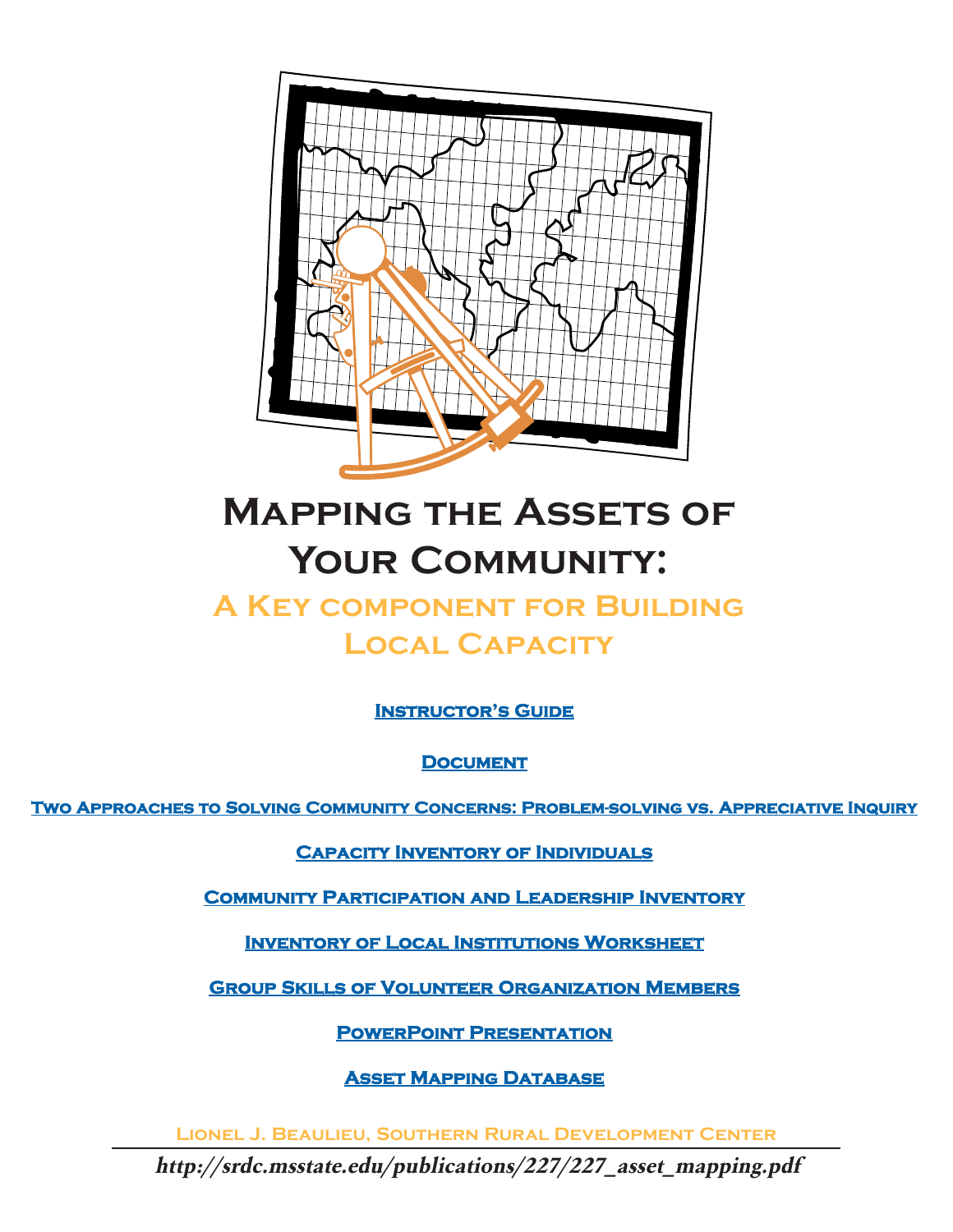<span id="page-1-0"></span>

## **Mapping the Assets of Your Community: A Key component for Building Local**

**Capacity**

#### **Lionel J. Beaulieu, Southern Rural Development Center**

#### **Introduction**

In many communities across the country, it is not uncommon for local leaders and citizens to assemble together to try to make their community an even better place in which to live. Unfortunately, the beginning point for these discussions usually is focused on the various problems and concerns existing in the community. In some cases, these community groups seek the advice of friends and neighbors as to what they feel are the major problems. In other instances, elaborate communitywide surveys are conducted of local residents seeking their input on various topics.

In the end, what is produced is a laundry list of all the problems being experienced by residents of these communities. The list might include concerns with the local school system, the lack of health services, transportation problems, inadequate child care services, limited availability of jobs that pay a decent wage, or the lack of good recreation programs for children. No matter what community you are talking about, or how big or small the community might be in terms of population, community groups that begin taking a hard look at their community by first documenting all of its "problems," are already starting things off on the wrong foot.

That's not to suggest that communities should try to sweep all their problems under the rug. What it does indicate is the best way to effectively address the challenges that face communities is to have a good knowledge of the resources available to work on local issues. So, an important beginning point involves mapping the assets of the community — the skills and talents of local residents, as well as the capabilities available or possible through local organizations and institutions. Collectively, these resources offer the wherewithal to address the host of important issues impacting the community.

In this brief article, a procedure for mapping the assets of a community is described. The approach is one that has been developed by John P. Kretzmann and John L. McKnight in their book, *Building Communities From the Inside Out: A Path Toward Finding and Mobilizing a Community's Assets* [4]. It is a process that can be used in any community, and offers an effective strategy for involving a variety of people and organizations in helping bring about improvements in a communities.

While this document embraces many of the key concepts advanced in the Kretzmann and McKnight volume, we seek to extend their work in two important ways. First, we offer a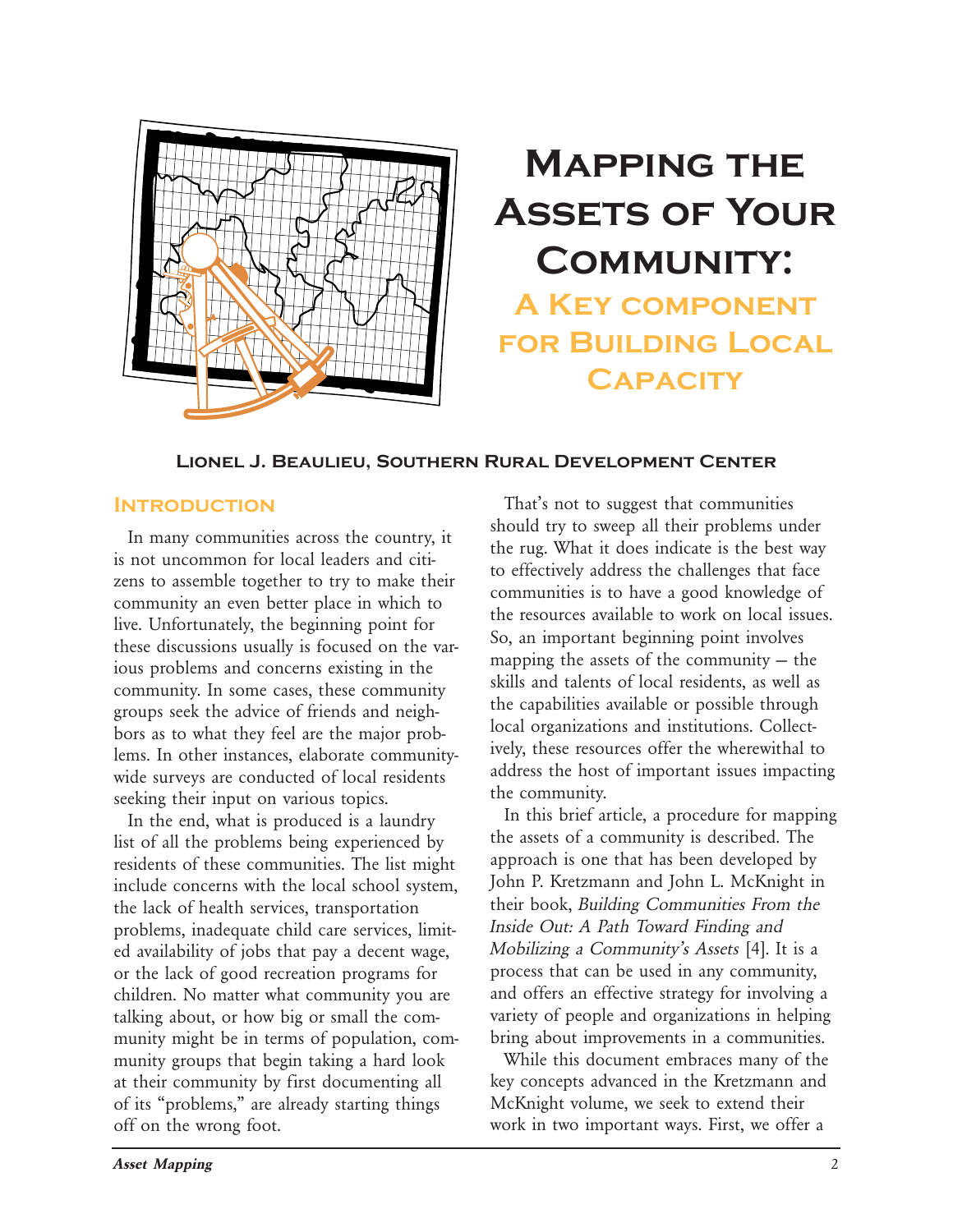creative strategy for uncovering the pool of individuals who have the ingredients for taking on greater community leadership responsibilities. Second, we discuss the role that community asset mapping can play in promoting the type

**In its simplest form, what needs assessment does is provide a formal tool for identifying local needs, placing needs in order of priority importance, and targeting resources to help resolve local problems deemed to be of critical importance to the welfare of the community.**

Most communities have finite resources — be they human, physical, or financial — and as such, communities must take a hard look at what problems exist in their community. In its simplest form, what needs assessment does is pro-

of community development that is concerned with engaging local people in community enhancement efforts.

Before moving into a more in-depth treatment of asset mapping, we wish to offer an overview of the needs assessment process. We describe this approach and contrast its key features with those associated with community asset mapping. While brief, our discussion is intended to illustrate that local ownership of the needs assessment effort is less likely to occur if not preceded with a sound community asset mapping activity.

## **Major Features of the Needs Assessment and Asset Mapping Approaches**

It was not that many years ago that most people involved in community development activities felt that one of the critical first steps in carrying out any community improvement efforts was to uncover the set of problems or concerns existing in a community. In many respects, this appeared to be a logical step.

vide a formal tool for identifying local needs, placing needs in order of priority, and targeting resources to help resolve local problems deemed to be of critical importance to the welfare of the community.

One of the unfortunate by-products of starting a community development initiative with the use of a needs assessment tool is that it transmits to local people the impression their community has many shortcomings. This should not be surprising in light of how "needs" are defined. The commonly accepted definition of a "need" is that it represents a gap or discrepancy between an existing state of affairs (the what is) and a desired or preferred result (the what should be) [1]. Just imagine how communities feel when at the end of their needs assessment project, they find themselves confronted with a laundry list of all the things that are wrong with their local areas. Rather, it suggests that community development should begin with a systematic assessment of the assets that exist in the community. There are three major arenas that serve as focal point for uncovering community assets:

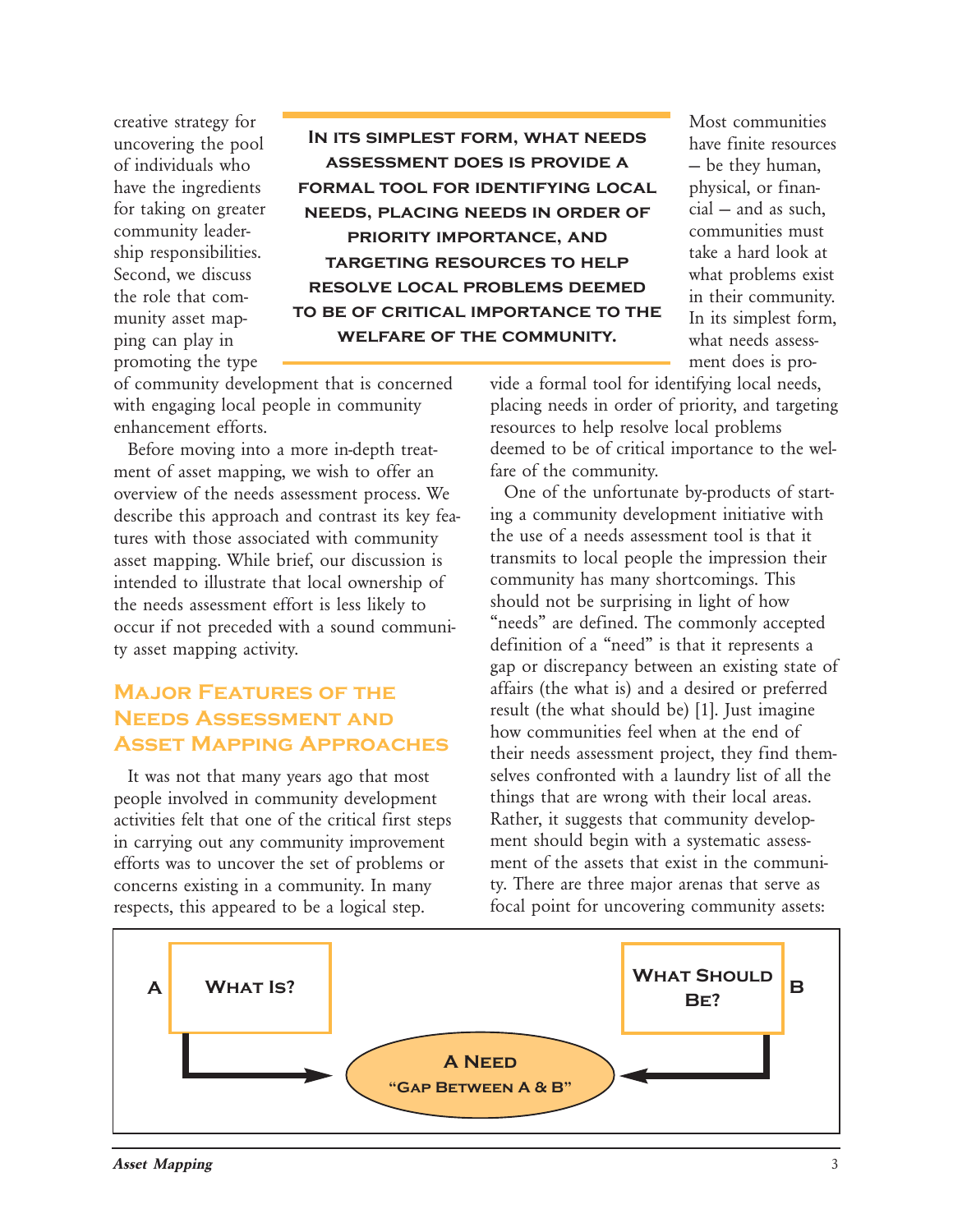residents, formal institutions, and informal organizations located within the community.

Once we know the full breadth of people, organizational, and institutional resources that exist in a community, we can then move in the direction of undertaking a needs assessment. Thus, as priority "needs" are uncovered, we have excellent information about the rich pool of people and groups who have the type of skills and interests needed to tackle these difficult issues.

Table 1 briefly describes the distinguishing features of a community development process that begins with "needs" versus "assets." As noted earlier, when "needs assessment" is employed as the first strategy for determining which issues communities should be working on, a long list of local deficiencies are typically uncovered. Because the number of concerns are so voluminous, it is not uncommon for these concerns to be simply passed on to those institutions typically responsible for addressing such problems. So, education issues are given to the school board, social services to the human services agencies, economic development concerns to the chamber of commerce or economic development authority, land use issues to local government officials, and safety concerns to law enforcement agencies.

This type of divvying up of local problems has some serious shortcomings. For one, it tends to result in a fragmentation in response to local concerns given that only a limited number of people and organizations are involved in addressing local needs. Second, it does not allow local people and groups to explore links that might exist among these concerns. For example, successful economic development activities often are dependent upon the availability of a skilled and educated work force, as well as the availability of good community services. Unless all the people and

#### *Table 1:* Contrasting the "Needs" vs. "Assets" approach to Community Enhancement.

| <b>Needs</b>                                                                       | <b>Assets</b>                                            |
|------------------------------------------------------------------------------------|----------------------------------------------------------|
| <b>Focuses on deficiencies</b>                                                     | <b>Focuses on effectiveness</b>                          |
| <b>Results in fragmentation of</b><br>responses to local needs                     | <b>Builds interdependencies</b>                          |
| <b>Makes people consumers of</b><br>services; builds dependence                    | Identifies ways that people<br>can give of their talents |
| <b>Residents have little voice</b><br>in deciding how to address<br>local concerns | Seeks to empower people                                  |

organizations who are involved in these various sectors of the community are working together, it is quite possible that one sector could embrace strategies that will have negative impacts on the other sectors. Third, local agencies charged with the responsibility of addressing these issues generally respond by establishing new programs or policies. As such, the people being targeted with these programs or policies end up being "consumers" of such activities. In essence, they become dependent on those organizations and agencies that have implemented services to address certain local needs. Finally, the needs approach often denies community residents an opportunity to have a voice in determining how local concerns can best be addressed.

In comparison, asset mapping begins with the philosophy that all local residents, regardless of age, gender, race, ethnic background, place of residence, or other characteristics, can play an effective role in addressing important local matters. Local people and organizations are encouraged to explore how problems might be interrelated, and to respond to these issues in a coordinated, collaborative fashion. Furthermore, they are asked to give of their time and talents in implementing the strategies they have had a voice in devising. Through it all, local people and groups feel a sense of empowerment because they have been part of the process along each step of the way.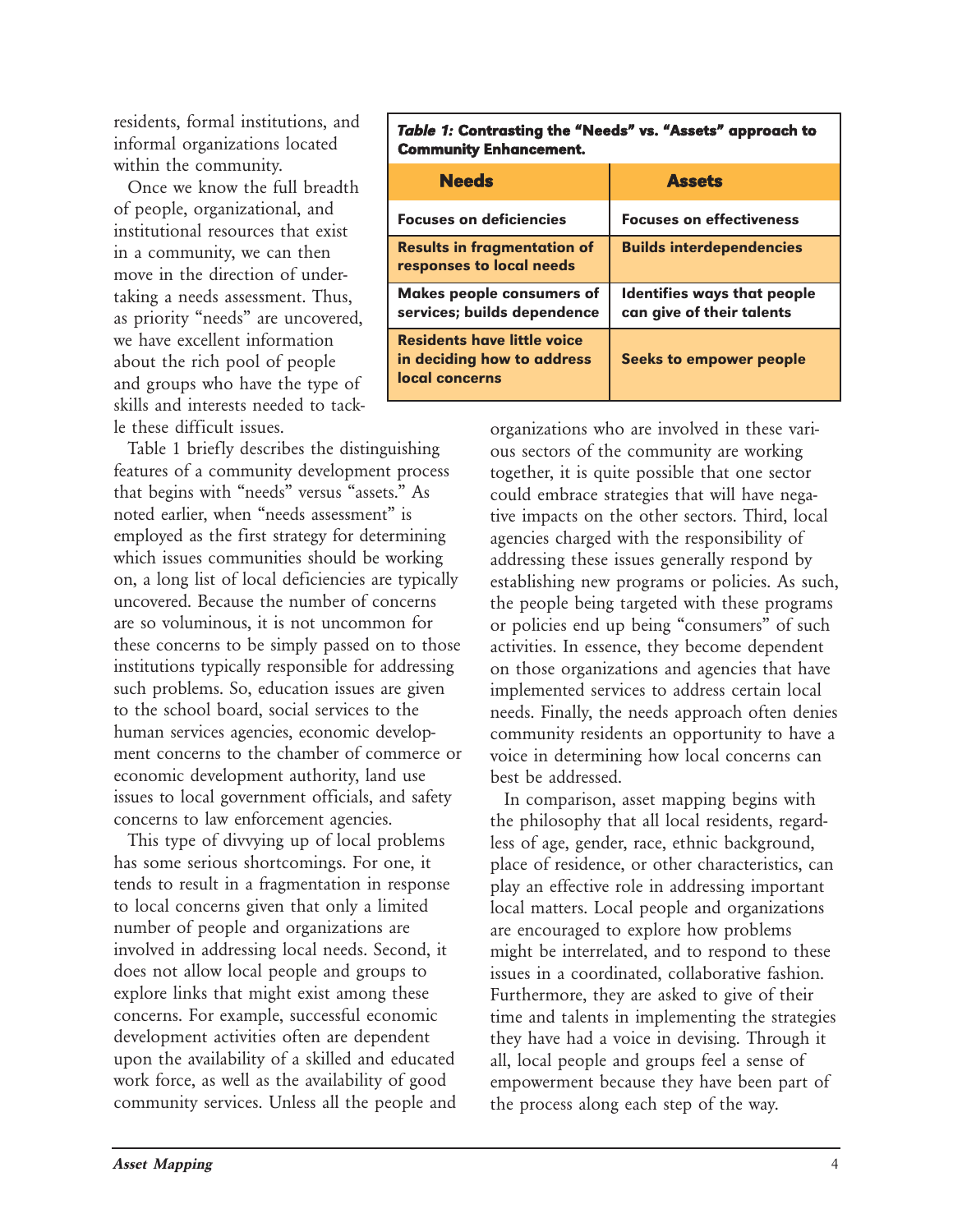## **Defining Community Development**

We hear a good deal about community development. But not everyone has the same view of what community development means. Some believe it refers to "development IN the community," while others view it as "development OF the community." Believe it or not, there is a big difference between the words "IN" and "OF" when speaking of community development. Development "IN" the community suggests the major interest is on attracting new businesses, new facilities or new services to the community. It represents efforts to do all that can be done to add to the physical, service and economic infrastructure of a community. This is sometimes referred to as the "bricks and mortar" approach to community development.

Development "OF" the community, however, does not have the physical, service and economic infrastructure as its major focus, at least not at first. Rather, it seeks to uncover and expand the knowledge and skills of people in the community. The belief is that communitywide improvements (be they physical, service or economic infrastructure) cannot be fully realized unless people representing all parts of the community are involved in deciding the future of their community. So, the emphasis is on finding the talents that exist in the community and locating people with the potential to be community leaders [5]. Building on the skills that people already have serves as the best foundation for dealing with the variety of concerns that exist in the community. As such, asset mapping represents an essential step in promoting the development "OF" the community.

According to Kretzmann and McKnight, community development activities that are based on asset mapping share three important characteristics:

*Asset-based:* Community development

efforts begin by developing an understanding of what exists in the community right now — the abilities of local residents, associations, and institutions. It does not begin by focusing on what is wrong with the community or what may be missing.

*Internally Focused:* Strategic planning or priority setting focuses on assets found within the community and does not rely upon the advice of outside experts or consultants.

*Relationship Driven:* Local people, informal organizations and institutions work hard to connect with one another in order to be sure they are working as a team, and not against one another. This means that good communication is essential.

## **It Begins With Individuals**

Using "asset mapping" as a technique is most likely to be successful if the individuals, organizations, and communities using this procedure truly believe that every community no matter how small, or how poor — has a rich pool of assets. Successfully locating the talents of individuals requires a genuine belief in the following principles:

- Every person has talents, skills, and gifts important to a community.
- Each time individuals use these abilities, the community in which they live is strengthened and these people feel a sense of empowerment.
- Strong communities are places where the capacities of local individuals are identified, valued, and used.
- The development "OF" the community is built upon the talents and resources of its members.

Inventorying the individual assets of a community involves the use of a tool called the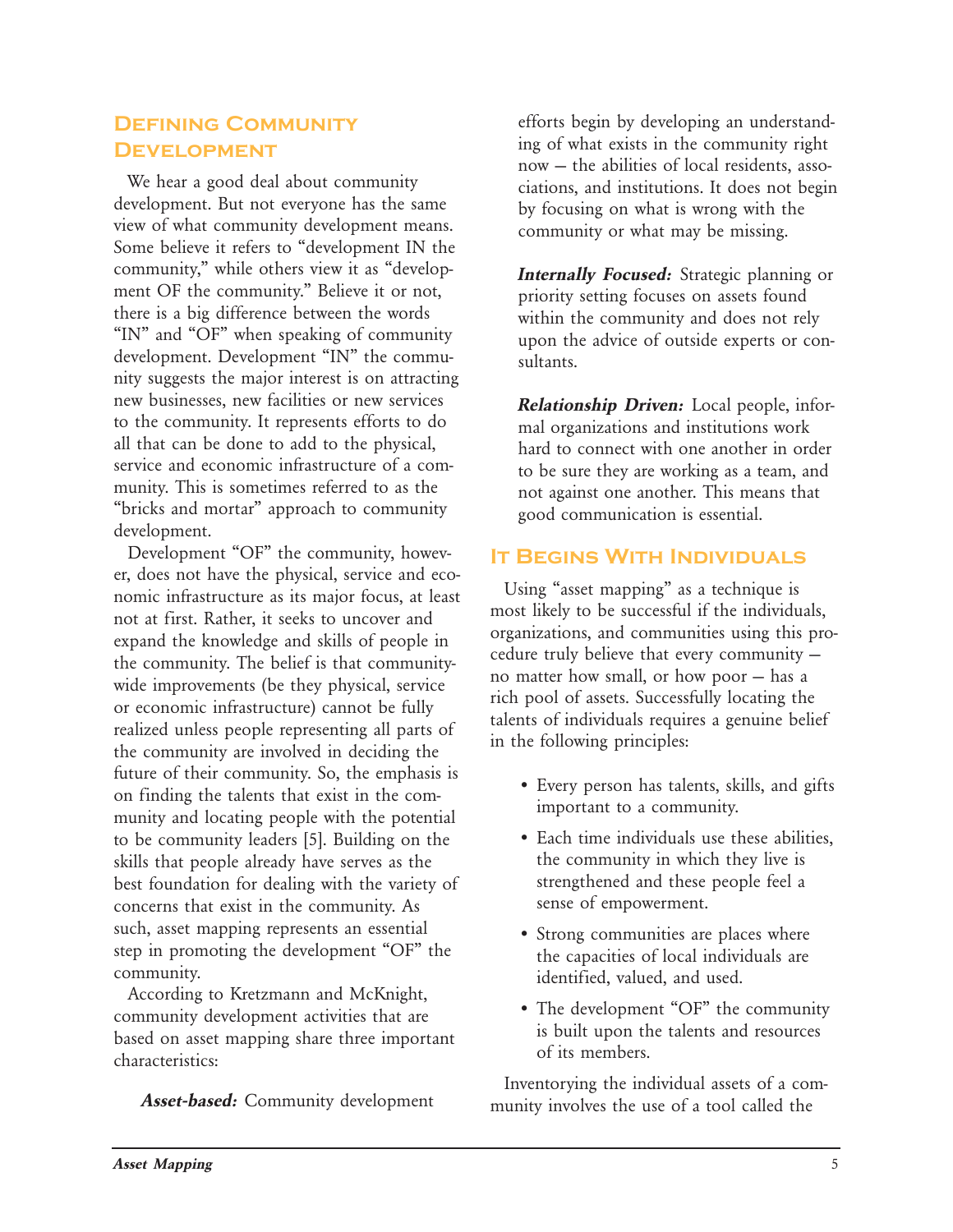Capacity Inventory of Individuals (Capacity Inventory). The Capacity Inventory consists of four important parts:

- Skills Information
- Community Skills
- Enterprising Interests and Experience
- Personal Information

Each of these components are described more fully in Table 2. The Capacity Inventory represents an effective strategy for uncovering the variety of talents in the community. It is essential that this valuable pool of information be acted upon. To do so, a well-developed plan for translating this information into action is important. Have a good feel for why this information is being collected, how it is going to be used, what timetable you will be following to match the skills of local people with improvement activities of the community. A detailed Capacity Inventory form, that can be administered to community or neighborhood residents, is provided.

## **Tapping the Talents of Emerging Leaders**

In every community, there is an existing cadre of individuals who perform leadership roles, either in visible ways or behind the scenes, within the community. These persons may occupy formal positions of authority in the community, such as local government or political leaders. Others may be employed in important positions within the business, industrial or financial sectors of the community. All in all, these individuals have access to important resources that can be mobilized to influence the outcome of many local issues of importance to the welfare of the community.

However, there are a number of people who have not taken on community leadership roles, but who have the ingredients that make them ideal candidates to be engaged in leadership activities. All it takes is an opportunity to exercise these talents. These individuals often have had modest involvement in community-related activities. These experiences, however limited in their nature, provide the building blocks for expanding leadership in the community.

| <b>Part I. Skills Information</b><br>. Lists all the skills that the person has learned at<br>home, at school, in the community, or at their<br>place or work.<br>. Identify the "priority skills" the individual feels<br>he/she possesses (the things they feel they are<br>best at).                                                                                                                                                                              | <b>Part II. Community Skills</b><br>• Identify the different types of community work<br>in which the person has participated.<br>• Identify the type of community work the person<br>would be will to take part in at some time in the<br>future.  |
|----------------------------------------------------------------------------------------------------------------------------------------------------------------------------------------------------------------------------------------------------------------------------------------------------------------------------------------------------------------------------------------------------------------------------------------------------------------------|----------------------------------------------------------------------------------------------------------------------------------------------------------------------------------------------------------------------------------------------------|
| <b>Part III. Enterprising Interests</b><br>and Experience<br>• Gather information on whether the person has<br>ever considered starting a business and whether<br>the individual is currently involved in running a<br>business of any type.<br>• Document what barriers are preventing the per-<br>son from starting his/her own business; or, if they<br>already operate their own business, what could<br>help the person make his/her business even<br>stronger. | <b>Part IV. Personal Information</b><br>• Collect just a few person information items about<br>the individual in order to be able to follow-up<br>with him/her at the appropriate time. This would<br>include name, address, and telephone number. |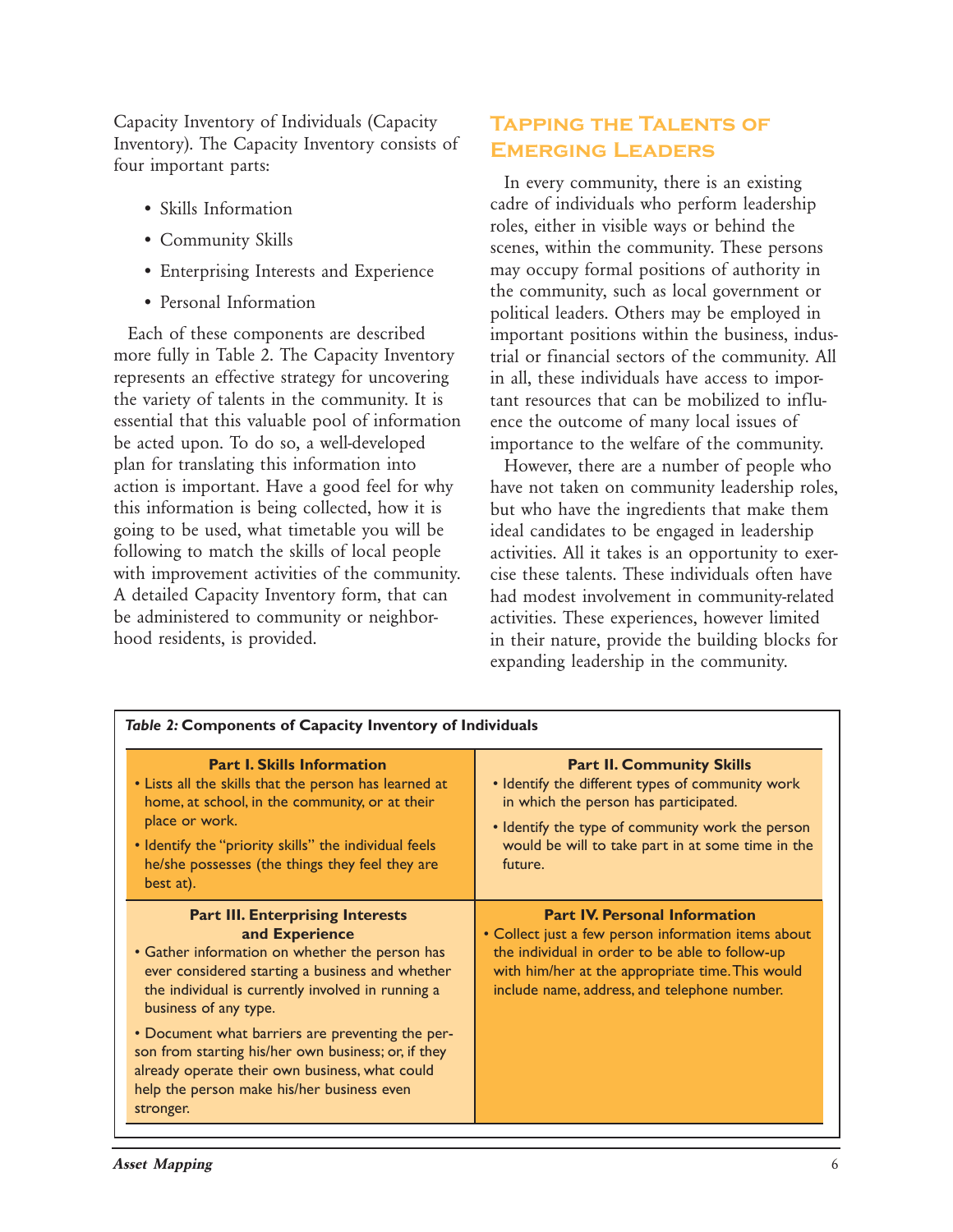How might we uncover those individuals who represent prime candidates as "emerging" leaders in your locality? Certainly, the Capacity Inventory serves as a good beginning point for carrying out such an assessment (see the section that explores the "Community Skills" of individuals). However, if you wish to conduct a more extensive assessment of individuals who may have the seeds of leadership in a community, we have prepared a new document titled, Community Participation and Leadership Inventory. This questionnaire delves more deeply into the type of community-relevant activities that individuals may have been engaged in over the course of the past few years. The inventory explores local residents' involvement in the following activities:

- Political or Governmental Efforts
- Community, Civic and Service **Organizations**
- Religious Organizations
- Social and Recreational Activities
- Patriotic and Fraternal Groups
- Education and Youth Organizations

Active involvement in one or more of the organizations highlighted in this inventory, or working on specific issues of importance to the neighborhood or community, constitute the very seeds of leadership. As John Gardner [3] notes, "tomorrow's leaders will likely have begun their work by being involved in more specialized types of activities in the community." The Community Participation and Leadership Inventory is designed to help local areas uncover the leadership potential of local residents, including the leadership talents of those individuals who have been historically left out of decision-making activities within the local community. The key is to make sure that these individuals are offered the opportunity to further advance their leadership skills and to be part of a broader, more diversified

local leadership that seeks to include, rather than exclude, local people in important community decision-making activities.

## **Local Institutions Can Help Build Community Capacity**

There are certain activities that take place which are intended to meet the basic needs of our society. For example, the family plays a critical role in nurturing, protecting and raising their young. Every society finds a way to meet the social needs of its people. This also happens to be true for many communities. When the strategies for meeting the needs of a community become formal, and expectations develop as to who is responsible for carrying out certain activities, or how people are expected to behave, then we have the makings of an institution. Institutions represent patterned activities that are designed to meet important social needs of local residents. Carrying out these important functions is essential if communities are to continue existing over time. They may be provided by public, private or nonprofit entities.

One of the best ways to remember what major institutions exist in your community is to think of the word KEEPRA. Each letter represents an institution commonly found in most communities. They are as follows:

- *Kinship (Family):* The family carries out a number of important activities, such as the care and socialization of the young, providing food, housing, and nurturing for family members, and the biological reproduction of the human race.
- *Economic:* This involves the production, distribution, and consumption of goods and services in a community. The community's economic system influences the kind of work is available, where jobs are located, how much people earn, the quality of the work environment, the prospects for future jobs,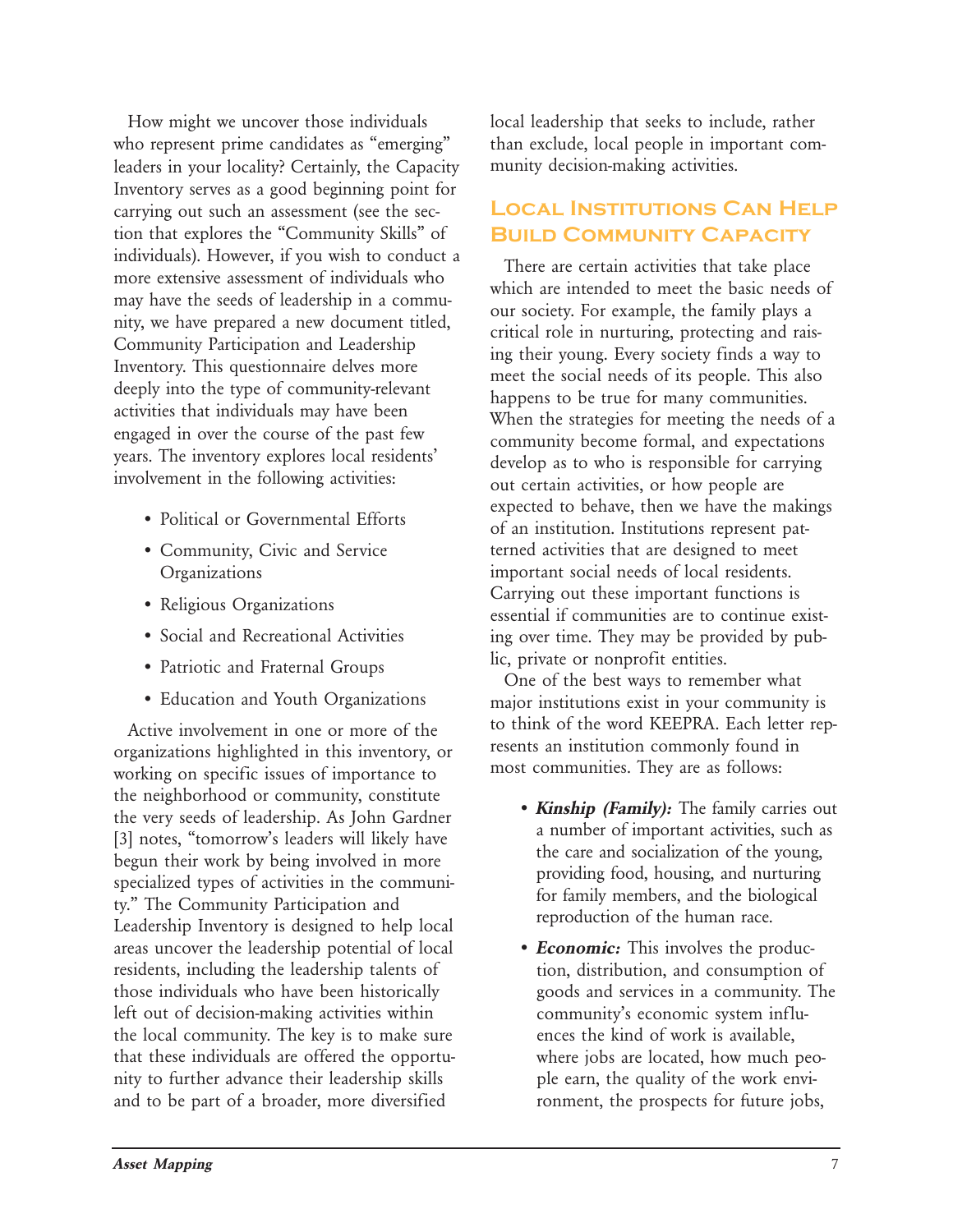

Asset Mapping 8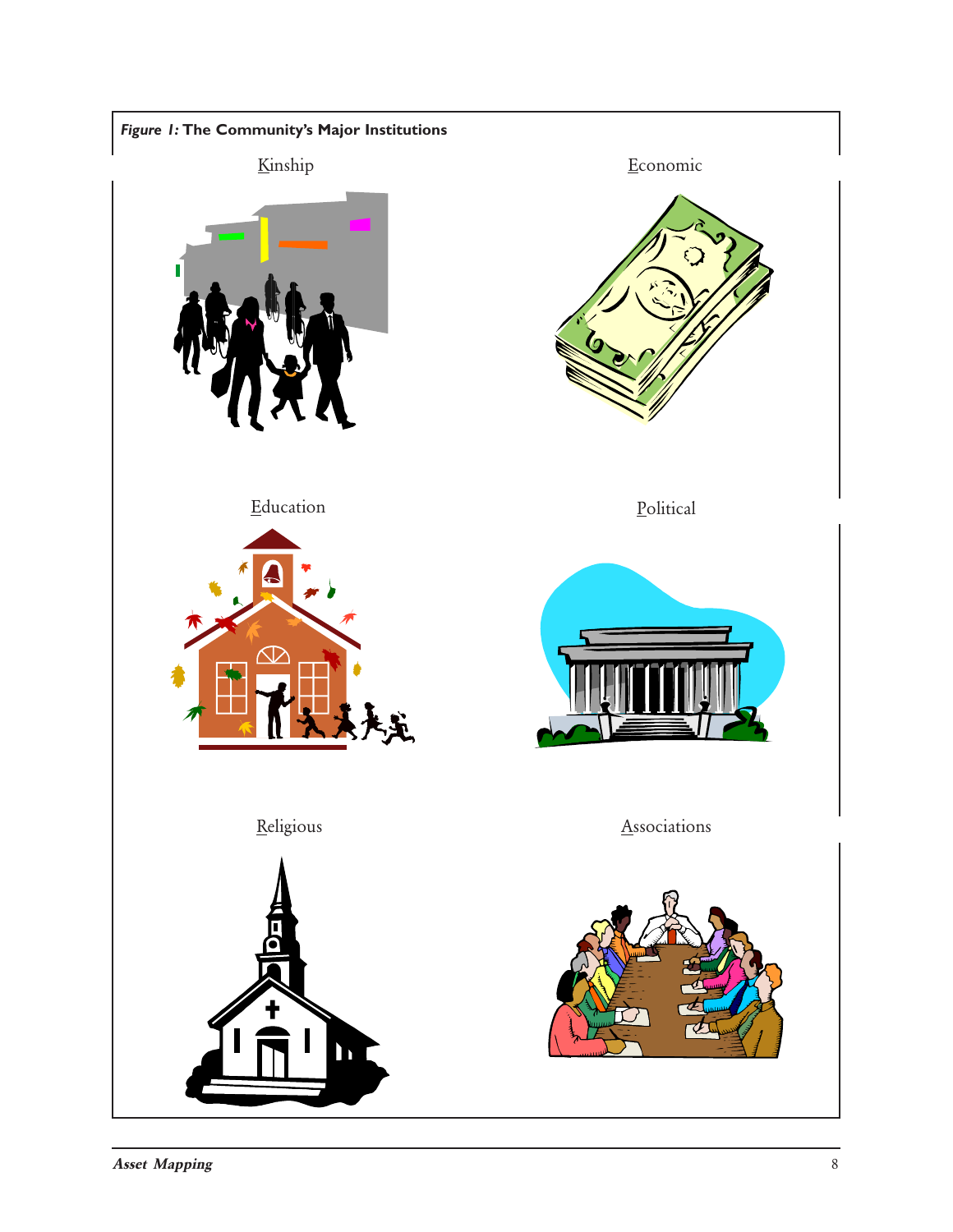and the level of unemployment and underemployment in the area.

• *Education:* The major function of education is to prepare youth to be successful, contributing members of society upon reaching adulthood. This includes preparing them for the world of work,

but also passing on to them knowledge, values, beliefs, and accepted ways of behaving (what we often call "norms") that we believe young members of our community should learn.

- *Political (Government):* The political (or governmental) institution is the arena in which power and authority is acquired and exercised. Its major functions include: (1) protecting the life, liberty and property of local residents (such as enforcing laws and providing police protection); (2) regulating conflict, including developing procedures and practices for resolving disputes; and (3) planning, coordinating, and providing public facilities and services to local residents.
- *Religious:* The religious institution plays an important role in attending to the spiritual needs of local citizens. In addition, it serves as an important source of support for certain moral values, norms, and customs. It also provides residents with personal support in time of need.
- *Associations:* Associations refer to the civic, service, social, fraternal, and other voluntary organizations available for people to participate in local activities. They operate with formal constitutional rules and by-laws, and operate with a team of officers and/or a board of directors.

Communities vary in terms of the availability and strength of their institutions. For example, large communities have many schools and churches and a good number of full-time paid professionals working for the local government. In rural areas, however, one might find only one high school, a few churches, and a local government managed by officials who

are paid little or no salary.

• Link the assets of individuals with the interests and capabilities of local institutions. For example, individuals who are interested in establishing a microloan program to support the creation of home-based

businesses could link up with a local financial institution and the community chamber of commerce, two groups who may have indicated an interest in exploring innovative strategies for stimulating local economic development activities.

• Actively work to build links between local institutions with interests and capabilities that complement one another. These types of mutually beneficial relationships are what lies at the center of asset-based development.

• Build ties between local institutions and resources existing outside the community. This involves making use of links that local institutions have with larger systems — links that can provide financial, human, or physical resources to the community. For example, a local bank that is part of a larger state or regional banking system has access to a large pool of financial capital outside the local area, which can be re-directed to support community improvement activities.

## **Informal Organizations: Another Vital Link**

The third dimension of the asset mapping

**Informal organizations can be key players in helping promote the betterment of any community or neighborhood.**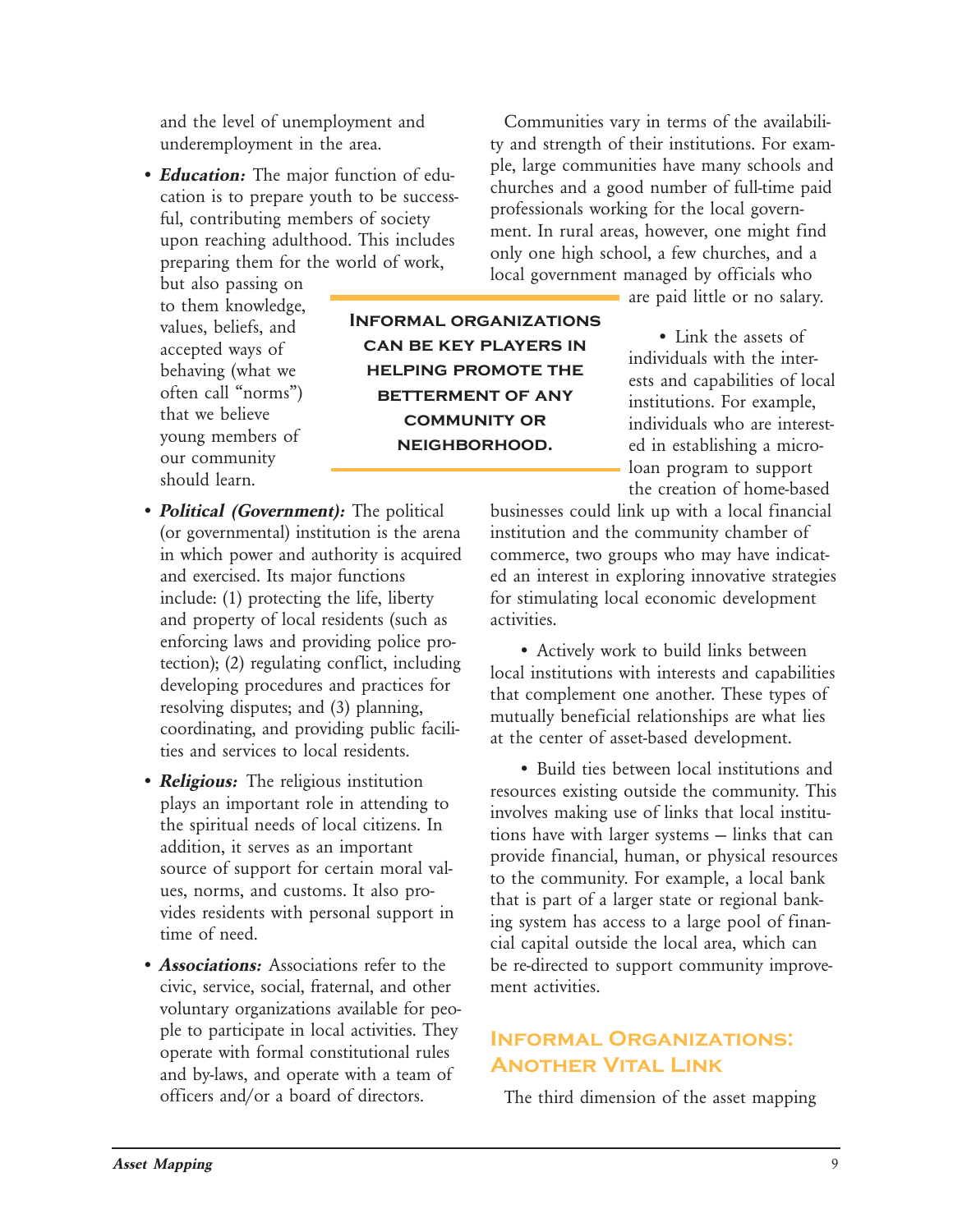process involves carrying out an inventory of the various informal organizations found in a community. Such informal groups tend to involve people who share a common interest, such as hunting, youth sports leagues, bowling, crime prevention, religious, or political interests. These groups, while successful in using the skills and talents of many individuals, are quite informal in their structure. Thus, they have no constitution or by-laws, have no formal slate of officers/board of directors or members, and tend to gather only when the need arises. One example of an informal organization is the neighborhood crime prevention group that meets on an "as needed" basis to discuss ways to reduce crime in their neighborhoods.

Informal organizations can be key players in helping promote the betterment of any community or neighborhood. In many respects, this is because many local people tend to contribute their talents to local activities that are sponsored by such informal groups. It is through these informal entities that local residents tend to feel empowered.

Examples of informal organizations likely to be found in most communities include:

- Church Groups: prayer groups, stewardship committee, youth group, service group
- Community Celebrations Committees: Annual Fair Committee, Arts and Crafts Festival Committee, July 4th Parade Committee
- Neighborhood Groups: crime watch, homeowner's association
- Sports Leagues: bowling, basketball, baseball, fishing, hunting clubs

## **Doing An Inventory of Local Informal Organizations**

There are at least three ways in which an

inventory of local informal organizations can be undertaken:

#### *Step 1: EXAMINE PRINTED MATERIALS*

The following sources can prove invaluable in identifying some of the informal groups existing in a community:

- Newspapers and local magazines that might highlight the work of local informal organizations
- Community directories that list both formal and informal service organizations in the community

#### *Step 2: CONTACT LOCAL FORMAL INSTITUTIONS*

Many of the more formal organizations may be aware of informal groups that have been organized in a community or neighborhood. It is not unusual for such groups to use the following institutions as a gathering place for their meetings.

- Libraries
- Parks and Recreational Facilities
- Churches
- Schools

#### *Step 3: CONTACT LOCAL INDIVIDUALS*

If time and resources are available, try surveying a sample of people living in various community neighborhoods. Ask those being surveyed to what groups they belong. Questions to pose to these individuals include:

- Can you name any organizations that you have participated in or have heard about? Does it meet in your community or neighborhood?
- Is there a local community or neighborhood improvement organization in your area?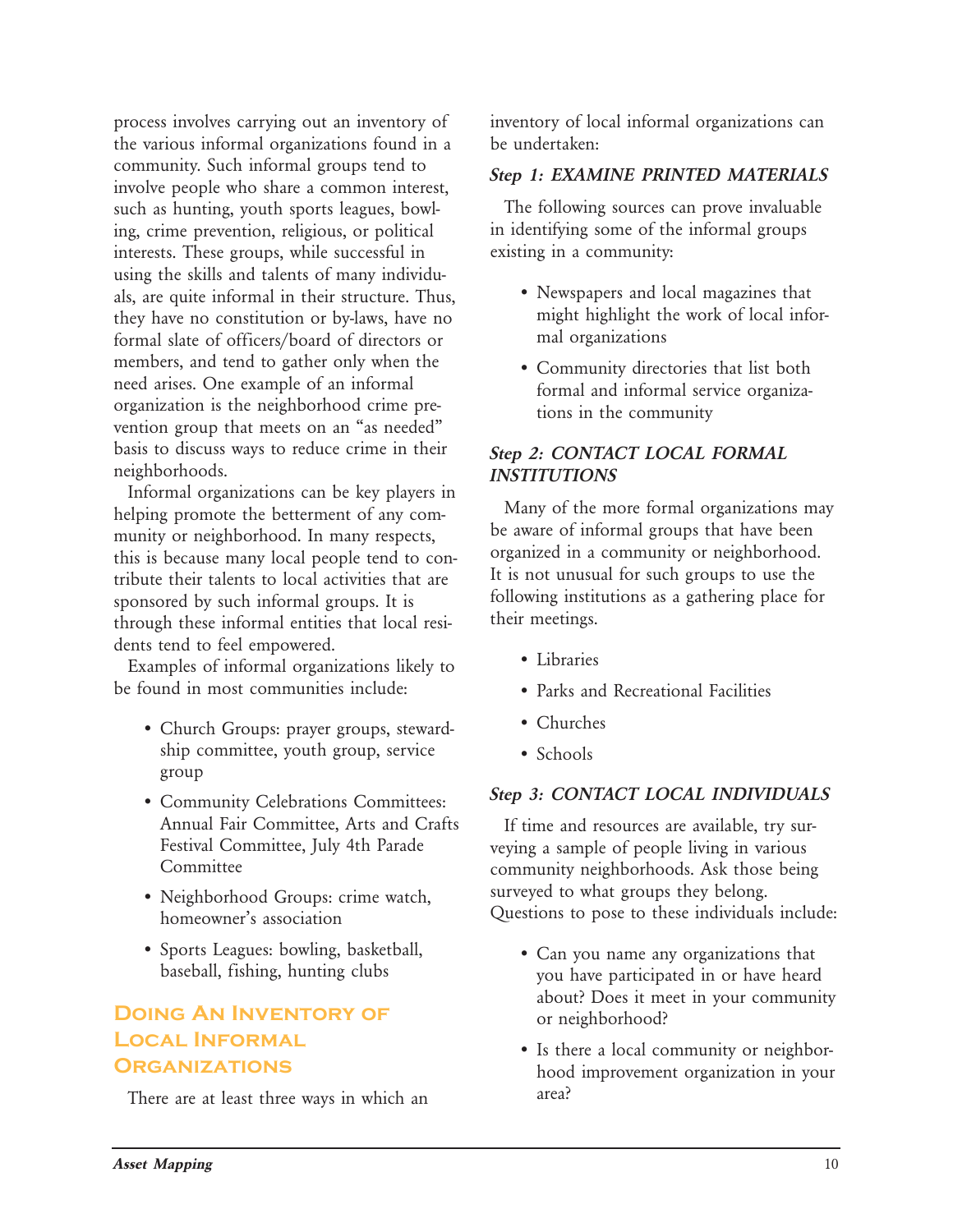- Is there any church or religious organization that you are involved in? If yes, do they have different clubs or groups of which you are aware?
- Do you get together in an informal way with your neighbors to address common issues of concern?
- How else do you feel a part of the community? How else do you get involved in your neighborhood?

As the list of informal organizations begins to take shape, it is important to collect information on the goals and activities of these organizations. This offers a community a wealth of data on the capabilities that already exist among groups in the community. But remember, many of these groups — if asked are likely to be willing to do more in support of their community or its neighborhoods. So, the list can also serve as a beginning point in mobilizing various informal groups that can work together to promote the long-term wellbeing of the community.

## **Applying the Asset Mapping Model: Community Economic Development as an Example**

In most rural areas, a major task is to create jobs that can offer local residents a chance to earn a decent living and to be positive, productive contributors to the community. Kretzmann and McKnight demonstrate how an effective economic development plan for a community can be shaped using the community asset mapping model. The strategy involves mobilizing the assets of the entire community around an economic development vision and a plan. It entails five important steps:

#### *Step 1: MAP THE ASSETS*

The beginning point involves an effort to map the community's assets. Once begun, it is important the process of locating and making inventories of the gifts, talents, and abilities of

individuals, associations, and institutions be carried out on an ongoing basis. Use the following list as a check of whether the full scope of the community's assets have been considered:

Have we done an inventory of:

\_\_\_\_\_ The talents of local residents (including new people who have moved to the community)?

The "emerging leaders" that can be found in the community?

Local institutions, including their physical, human, and financial assets?

Informal community and neighborhood organizations?

\_\_\_\_\_ Existing community leaders who are committed to using the gifts and talents of local people, institutions and informal organizations to build a stronger, more vibrant community?

## *Step 2: BUILD RELATIONSHIPS AND BROADEN THE LOCAL LEADERSHIP*

The community becomes stronger and more self-reliant every time residents, institutions, and informal groups are linked together in solving local problems or concerns. Part of this process involves expanding the opportunities for emerging leaders to have an active voice in giving shape to long-term economic development strategies for the community — strategies that best reflect the talents, skills, and possibilities of people, institutions, and informal groups that are an integral part of that locality.

## *Step 3: MOBILIZE FOR ECONOMIC DEVELOPMENT*

In many rural communities, an important economic strategy involves building upon what currently exists in a community. This involves locating and mobilizing the skills of individuals that can be used for economic develop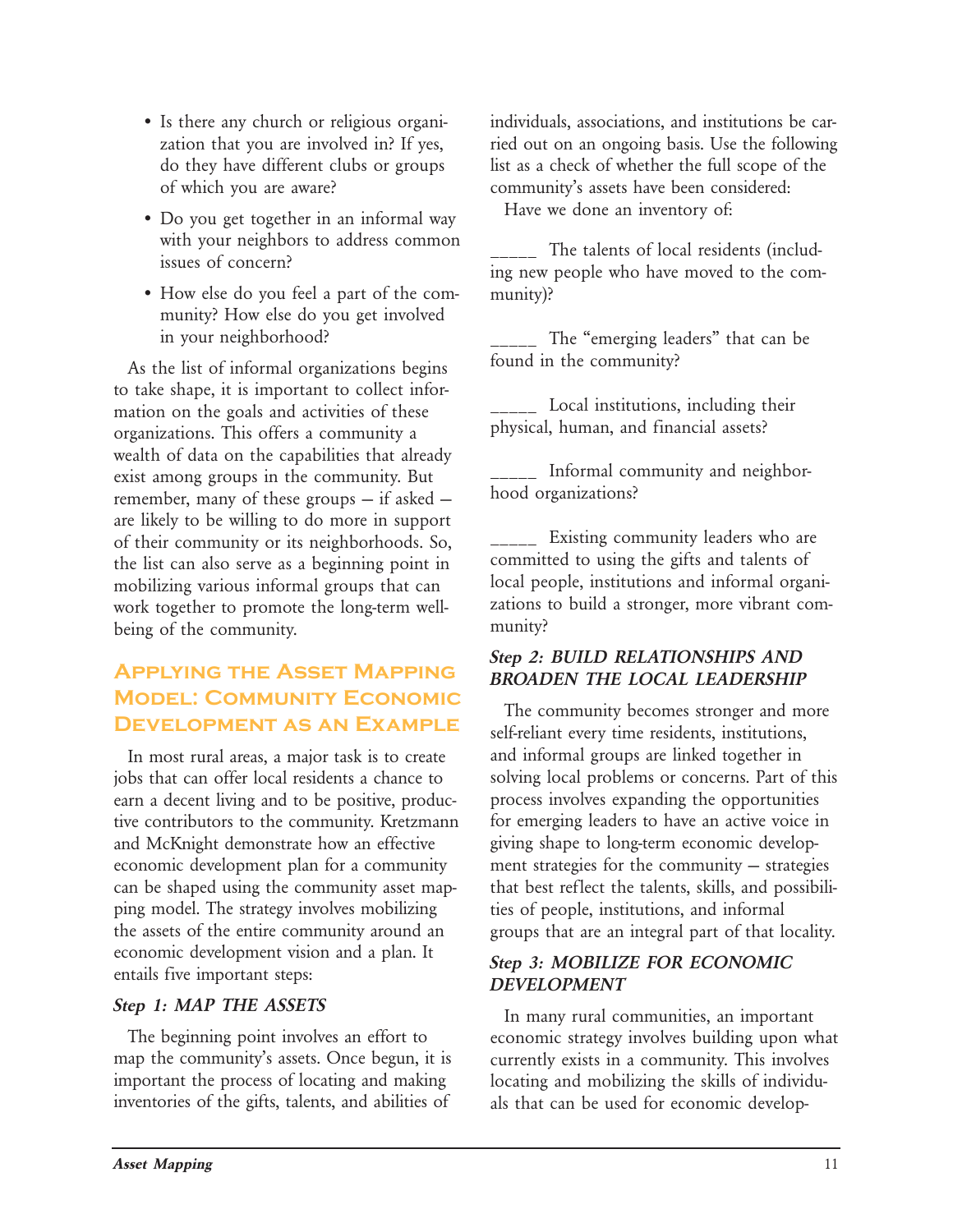ment purposes, as well as looking at the role informal organizations and institutions can play in promoting economic growth. For example, are there new markets for products that can be developed simply by connecting existing institutions together? Are there goods and services the community might be able to export to other areas? Are there goods and services that the community now imports that could be produced locally?

### *Step 4: CONVENE THE COMMUNITY AND DEVELOP A VISION FOR THE FUTURE*

Having a shared vision and plan is critical to the process of strengthening communities. All members of the community need a voice in deciding what they value most in their community, and what direction they would like to have the community take in the next 5-10 years and beyond. This dialogue is essential if the community is to move forward. This requires active discussions, debates, and disagreements. In the end, however, the community must have a shared understanding of which priority issues it needs to deal with right now, and which problems might be better handled in the future. Once immediate issues are decided, getting the broadest array of people, institutions, and informal groups involved as a team helps to further build the capacity of the community to improve the well-being of its members.

#### *Step 5: LEVERAGE OUTSIDE RESOURCES TO SUPPORT LOCAL PRIORITY ACTIVITIES*

When communities have succeeded in mapping their local assets, and taken steps to link the assets of the community together in order to address the priority needs of the community, then it is appropriate to locate outside resources. If a community does not have local partnerships firmly established, it runs the risk of having outside resources dictate how things should be done in the community. Strong and active local partnerships provide the mechanism to ensure outside resources are used to support priorities, strategies, and action plans the community itself has endorsed, and not what some outside individuals or institutions have determined is best for the community.

### **Conclusion**

Asset mapping serves as an effective tool for understanding the wealth of talent and resources that exists in each community even those with small populations or suffering from poverty and economic distress. The longterm development of a community rests on its ability to uncover and build on the strengths and assets of its people, institutions, and informal organizations. Included are creative strategies to identify and tap the wealth of leadership potential available in every community.

However, to be truly effective, asset mapping must take the essential step of linking these various talents and resources together. In isolation, these assets are likely to realize (at best) only modest advancements in the well-being of local people and their communities. Integration of these assets, however, provides the foundation for genuine improvements in the welfare of these people and their localities. In many respects, it truly reflects a commitment to make development "OF" the community a centerpiece of local community improvement activities — one in which local talents and skills are unleashed, treasured, and nurtured over time.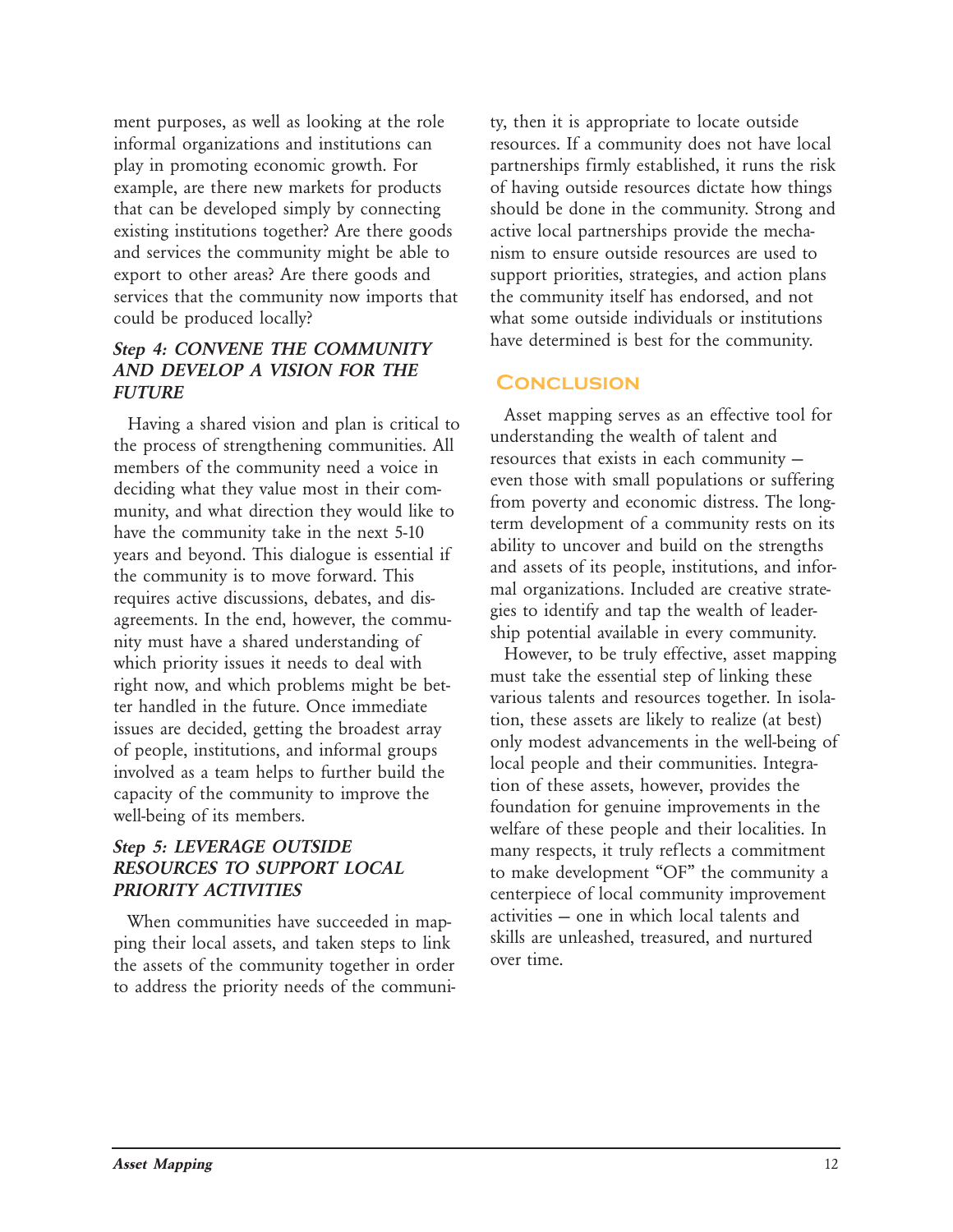### **References**

1. Beaulieu, Lionel J. 1995. *Needs Assessment: A Framework for Identifying Community Needs.* University of Florida Cooperative Extension Service, Institute of Food and Agricultural Sciences, Circular CD26, April.

2. Fiscus, Carolyn and Cornelia Butler Flora. No date. *Mapping Spiritual and Cultural Assets for Native American Students.* North Central Regional Center for Rural Development, Iowa State Univeristy; www.ncrcrd.iastate.edu/nativeamerican/index.htm.

3. Gardner, John W. 1984. "The antileadership vaccine." Pp. 318-25 in William E. Rosenbach and Robert L. Taylor (eds.), *Contemporary Issues in Leadership.* Boulder, CO: Westview Press.

4. Kretzmann, John P. and John L. McKnight. 1993. *Building Communities from the Inside Out: A Path Toward Finding and Mobilizing a Community's Assets*. Chicago, IL: ACTA Publications.

5. Summers, Gene F. 1986. "Rural community development." *Annual Review of Sociology,* 12:341-71.